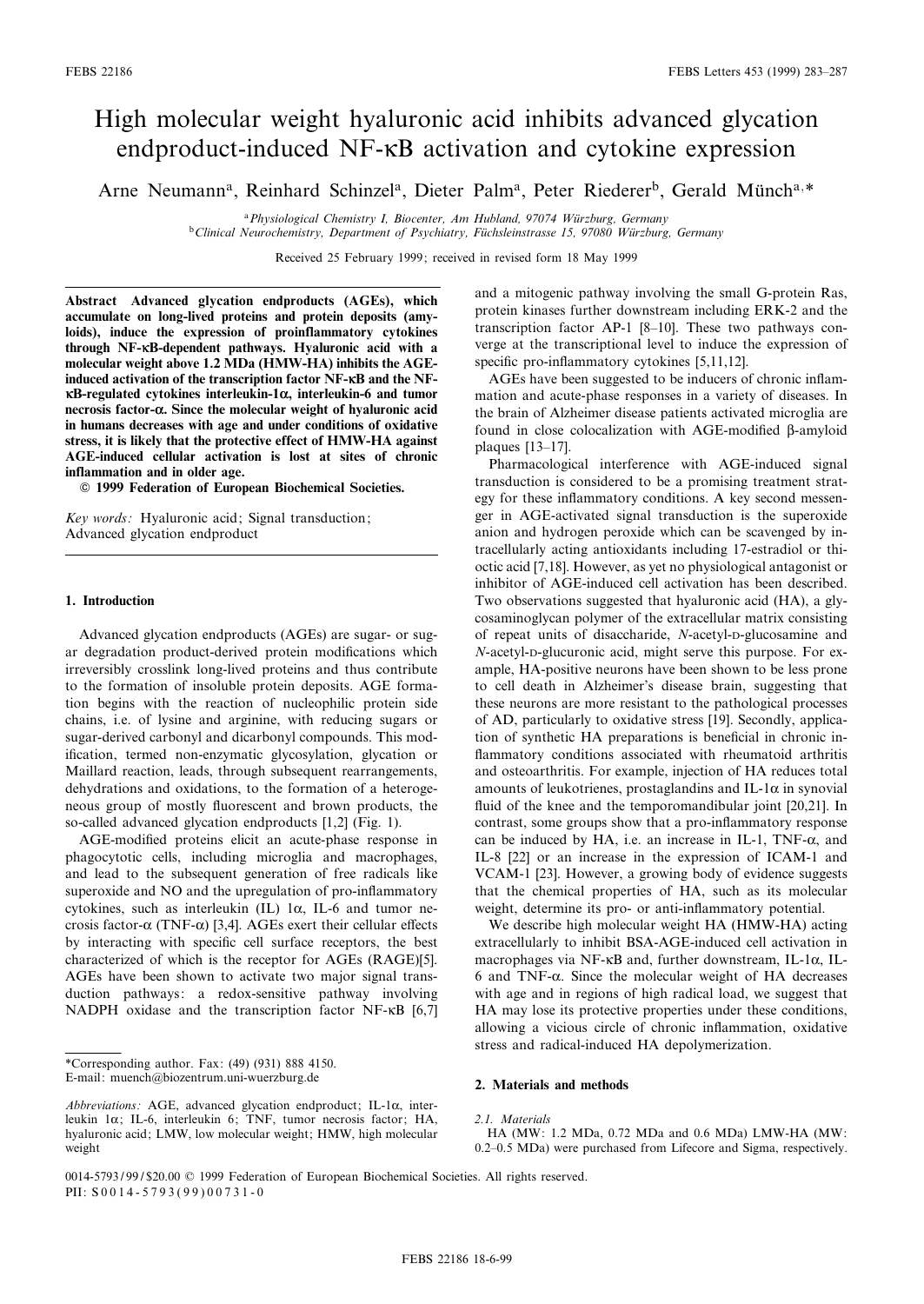## 2.2. Activation of murine macrophages

J774 (ATCC TIB 67) mouse macrophages were grown in 75 cm2 tissue culture flasks for  $24-36$  h until confluence in RPMI 1640,  $10\%$ FCS, supplemented with penicillin/streptomycin (100 U/ml, 100 µg/ ml) and L-glutamine (2 mM) at 37 $\degree$ C in 5% CO<sub>2</sub>. Macrophage activation was induced by the addition of 2  $\mu$ M BSA-AGE. The negative control contained 2  $\mu$ M BSA and/or medium only. HA was added at a concentration of 4 mg/ml 15 min before the start of the experiment. The monoclonal anti-CD44 antibody was used at a concentration of 0.48 µg/ml and added 15 min before addition of HA.

#### 2.3. Production of AGEs

BSA-AGEs were produced by incubation of 1 mM BSA with 1 M glucose in PBS, pH 7.4 at 50°C for 6 weeks and the 2w-BSA-AGE under the same conditions for 2 weeks. Since a steady and almost linear increase in both fluorescence (370 nm excitation/440 nm emission) and absorbance at 400 nm was observed after 6 weeks and the increase thereafter was marginal, the BSA was assumed to be maximally modified by AGEs. Unbound sugars were removed by extensive dialysis with distilled water. Model AGEs were lyophilized and resuspended in PBS (pH 7.4). Protein content was determined by the Bradford assay, using BSA as a standard. AGE content was estimated by measuring the optical density at 400 nm and the fluorescence at 440 nm. Although bacterial growth should be negligible under these conditions, LPS content of the BSA-AGE preparation was further minimized by passing it over a polymyxin column (Pierce). These BSA-AGE preparations contained no endotoxin as judged by a negative result in the Limulus amebocyte lysate (LAL) assay (Bio-Whittaker, Inc.).

#### 2.4. Preparation of nuclear protein extracts

Nuclear protein extracts (for determination of nuclear NF-KB by electrophoretic mobility shift assay) were prepared essentially as described by Hauf et al. [24]. Brie£y, PBS-washed macrophages were scraped from the culture plate and collected by centrifugation. Pellets were resuspended in  $0.4$  ml of hypotonic lysis buffer containing  $10$ mM HEPES (pH 7.9), 10 mM KCl, 0.1 mM EDTA, 0.1 mM EGTA, 1 mM DTT and 0.5 mM phenylmethylsulfonyl fluoride (PMSF). After 15 min on ice, Nonidet P40 was added to a final concentration of 0.5%. The cells were mixed for 10 s and then centrifuged for 30 s at

 $12000\times g$  (4 $\degree$ C). The pellets, containing the nuclei, were resuspended in 140 µl buffer containing 20 mM HEPES (pH 7.9), 0.4 mM NaCl, 1 mM EDTA, 1 mM EGTA, 1 mM DTT and 1 mM PMSF and mixed for 30 min at  $4^{\circ}$ C. After centrifugation (5 min,  $4^{\circ}$ C,  $12000\times g$ ), the supernatant (= nuclear extract) was stored at -80 $^{\circ}$ C.

#### 2.5. Electrophoretic mobility shift assay (EMSA)

The oligonucleotides representing the consensus sequence for NF-KB (5'-AGC TTC AGA GGG GAC TTT CCG AGA GG-3' and 5'-TCG ACC TCT CGG AAA GTC CCC TCT GA-3') were hybridized to form a double-stranded probe; and the ends were  $32P$ -labeled with Klenow polymerase. The binding reactions were performed on ice in a volume of 15  $\mu$ l, containing 5  $\mu$ l 3×binding buffer (60 mM HEPES (pH 7.9), 1 mM DTT, 3 mM EDTA, 150 mM KCl and 12% Ficoll),  $20000$  cpm of <sup>32</sup>P-labeled DNA probe, 7 µg nuclear proteins, and 2 µg poly dIdC (Boehringer-Mannheim). After 30 min on ice, the complexes were separated on a native 5% polyacrylamide gel and scanned. For the supershift assays, the anti-p50 antibody was included at a concentration of 1 mg/ml in the EMSA standard reaction mixture 20 min before the addition of the labeled oligonucleotides.

## 2.6. RT-PCR for detection of IL-6 and TNF- $\alpha$  expression

Cells were grown in cultured medium in  $75 \text{cm}^2$  tissue culture flasks  $(1 \times 10^6$  cells per flask) and incubated with BSA (2µM) or BSA-AGEs  $(2\mu)$  for 24h, then lysed with guanidinium thiocyanate. Total RNA was prepared by phenol-extraction and reverse transcribed with Moloney murine virus reverse transcriptase (20U/Wl). The primers used for cytokine-specific PCR have been described recently [25]. PCR was performed with an initial denaturation step of 3min at  $91^{\circ}$ C; then 30 cycles were performed as follows: 1min of denaturation at 91°C, 1min of annealing at 60°C and 1min extension at 72°C. The reaction products, IL-1 $\alpha$  (308bp), IL-6 (154bp),  $\beta$ -actin (348bp) and TNF- $\alpha$ (307bp) were visualized by electrophoresis of 15Wl of the reaction mixture in a 2% agarose gel containing 0.5µg/ml ethidium bromide.

## 3. Results

AGEs have been shown to activate the transcription factor  $NF-\kappa B$  and to upregulate various  $NF-\kappa B$ -controlled genes in various cell types [7,26]. This can be seen in the clonal mouse macrophages line J774 too, where addition of BSA-AGE activates NF-KB, as demonstrated by the translocation of NF- $\kappa$ B subunits into the nucleus. Binding of the NF- $\kappa$ B subunits



Fig. 1. Chemical reactions leading to the formation of advanced glycation endproducts.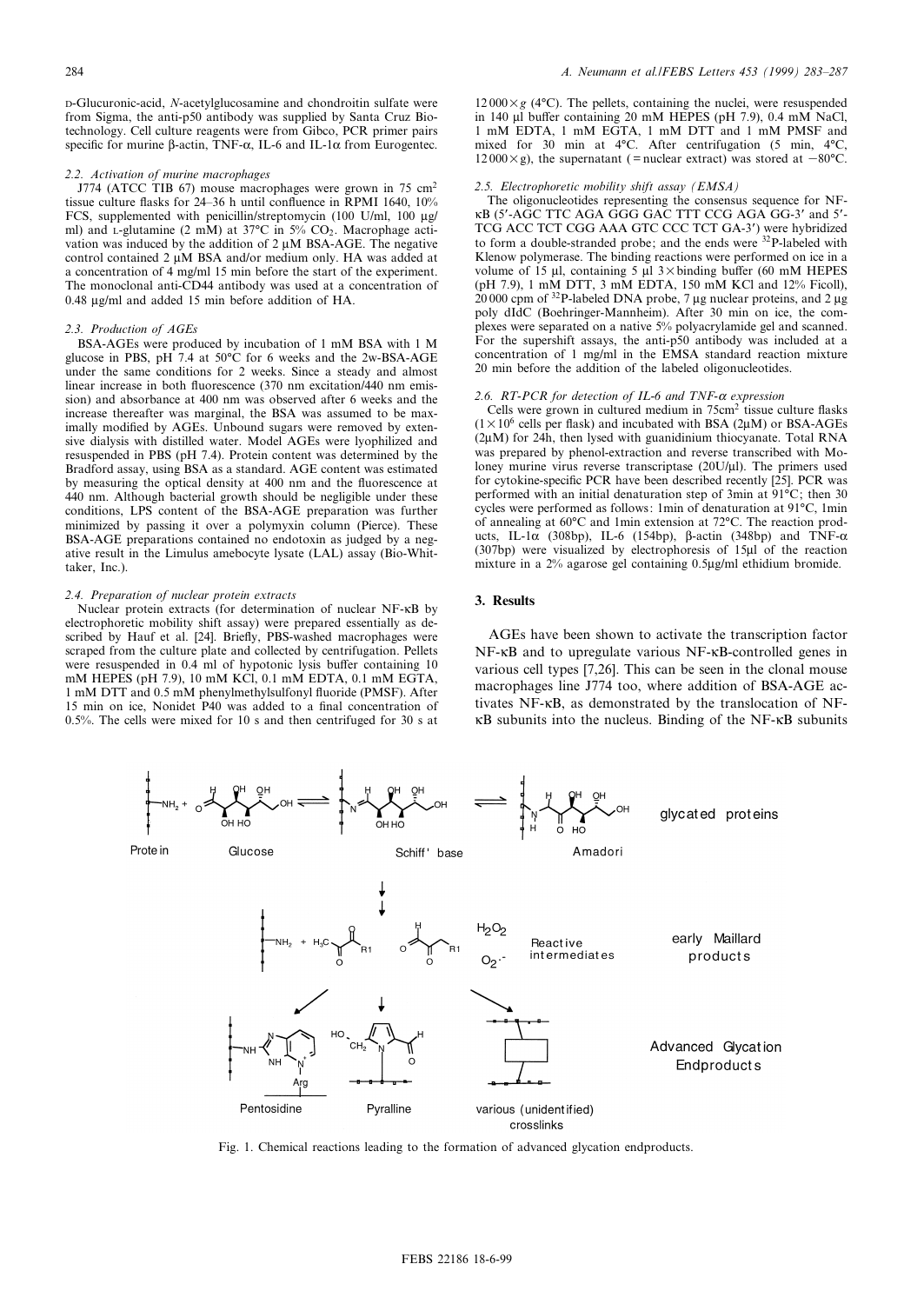to the labeled oligonucleotide containing the  $NF$ - $\kappa$ B consensus sequence was specific, as it could be inhibited by the addition of excess unlabeled oligonucleotide (Fig. 2, lanes 4–6). The activated  $NF$ - $\kappa$ B complex contains p50, as demonstrated by a supershift assay with an anti-p50 antibody (Fig. 2, lane 1). The  $2w$ -BSA-AGE was less effective in activating NF- $\kappa$ B than BSA-AGE (Fig. 2, lanes 2, 3).

BSA-AGE leads to a strongly active NF-KB complex after 6 h of incubation, whereas 15 min preincubation of cells with HMW-HA (MW:  $1.2 \times 10^6$  Da) at a concentration of 4 mg/ml completely inhibited the BSA-AGE-induced activation of NF- $\kappa$ B (Fig. 3, lanes 2, 3). One of the major cell surface receptors for hyaluronic acid is CD44, therefore an anti-CD44 antibody was used to inhibit the binding of HA to the macrophage CD44 receptors. This restored the BSA-AGE-induced translocation of the activated  $NF- $\kappa$ B$  complex into the nucleus  $(Fig. 3, 1)$  ane 5), with a somewhat different pattern of the activated NF-KB complex. The anti-CD44 antibody, HMW-HA and BSA showed no NF-KB-activating effects (Fig. 3 lanes 6, 4 and 1).

The protective effect of the HA diminished with decreasing molecular weight of HA from 1.2 MDa to 0.3-0.5 MDa (Fig. 4A). At a size below 0.5 MDa the HA not only lost its protective effect, it became  $NF-\kappa B$ -activating itself. This was only slightly reduced by the anti-CD44 antibody (Fig. 4B, lanes 3, 4). The activating effect seemed to be equivalent to that of the BSA-AGE, whereas the two activators did not act synergistically (Fig. 4B, lanes 1, 2). Other glycosaminoglycans like Dglucuronic acid, N-acetylglucosamine and chondroitin sulfate were not able to protect the macrophages from BSA-AGEinduced NF- $\kappa$ B activation (Fig. 4B, lanes 6-8), as the resulting NF-KB complex was nearly as prominent as that of BSA-AGE (lane 5). These three glycosaminoglycans did not activate NF-KB (data not shown), an effect already described for the cell line RAW 264.7 [27].

 $HMW-HA$  interference with  $NF-\kappa B$ -mediated signaling induced by AGEs was investigated further downstream by analyzing the expression of the  $NF$ - $\kappa$ B-regulated pro-inflamma-



Fig. 2. Addition of 2  $\mu$ M BSA-AGE (lane 3) leads to a strong activation of NF-KB in J774 macrophages, with 2w-BSA-AGE the activation was lower (lane 2). The binding of the  $NF-\kappa B$  complexes to the radiolabeled NF- $\kappa$ B probe was inhibited by 1-, 3- and 7-fold excess of non-radioactive oligonucleotide (lanes 4, 5, 6). Addition of  $p50$  antibody supershifted the NF- $\kappa$ B complex (lane 1).



Fig. 3. J774 macrophages exhibited an activation of  $NF-\kappa B$  after 6 h by BSA-AGE (lane 2), a process attenuated by HMW-HA (lane 3). This protective effect was abolished by anti-CD44 antibodies (lane 5). BSA, HMW-HA or anti-CD44 antibody had no effect on the translocation of NF- $\kappa$ B (lanes 1, 4 and 6).

 $\mathbf A$ 



Fig. 4. A: The protective effect of the HA decreased with shrinking size from 1.2  $\widehat{MD}$ a via 0.7 MDa, 0.6 MDa down to 0.3-0.5 MDa. B: LMW-HA activated NF-KB to a similar extent as BSA-AGE (lanes  $3, 1$ ) but showed no synergistic effects together with BSA-AGE (lane 2). The anti-CD44 antibody reduced the active  $NF-\kappa B$ complex (lane 4) in parts. The glycosaminoglycans D-glucuronicacid, N-acetylglucosamine and chondroitin sulfate (lanes 6, 7 and 8) were not able to inhibit BSA-AGE-activated NF-KB, so that the NF-KB activation was comparable to that of BSA-AGE (lane 5).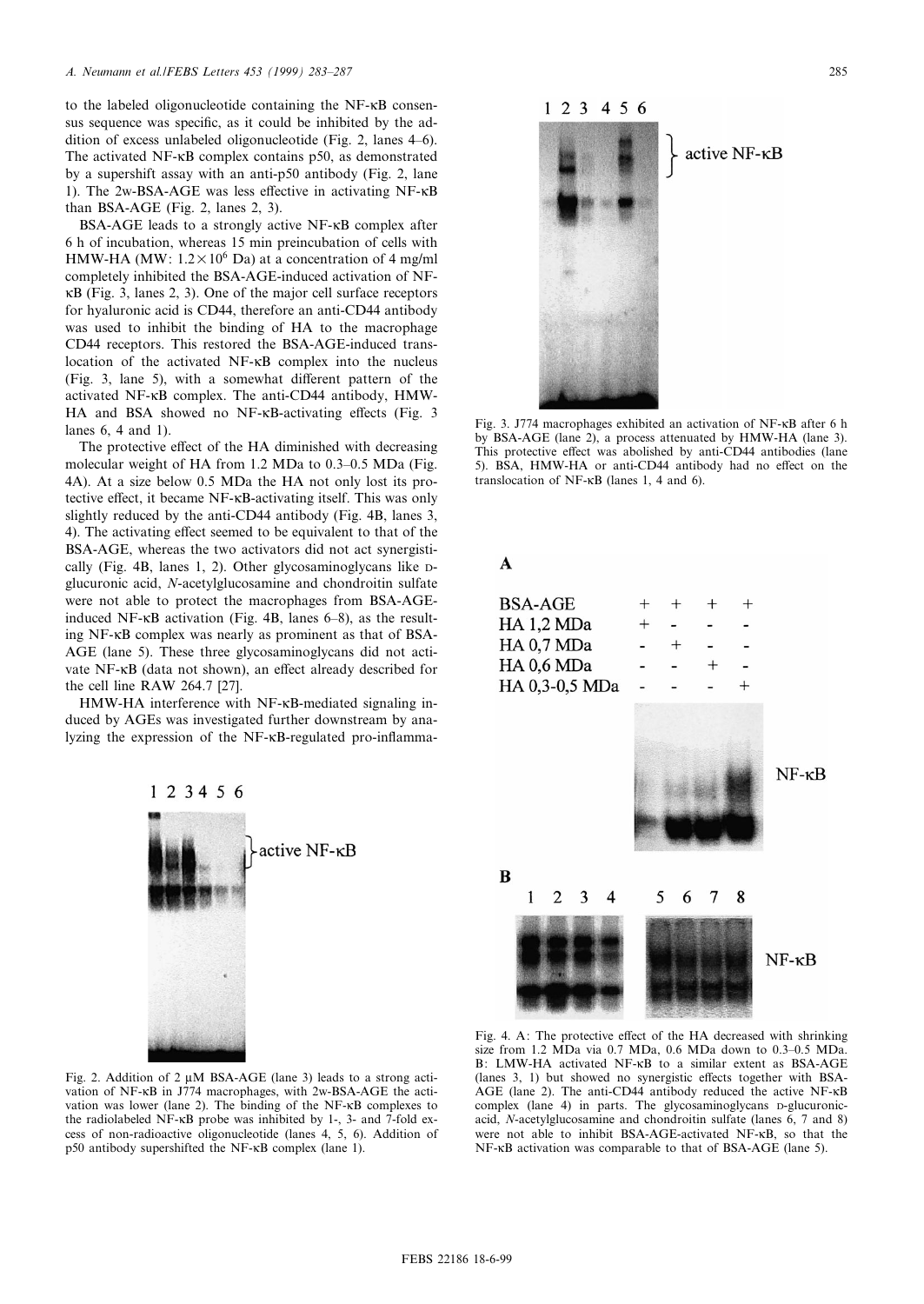

Fig. 5. Addition of BSA-AGE to J774 macrophages leads to an upregulation of IL-6, IL-1 $\alpha$  and TNF- $\alpha$  mRNA expression (lanes 2, 5, 7), which was inhibited by HMW-HA (lanes 3, 6, 8). BSA-AGE or HMW-HA caused no IL-6 mRNA expression (lanes 1 and 4). The lower panels show the  $\beta$ -actin control (348 bp).

tory cytokines IL-1 $\alpha$ , IL-6 and TNF- $\alpha$  at the mRNA level. Addition of HMW-HA inhibited the AGE-induced increase in expression of IL-1 $\alpha$ , IL-6 and TNF- $\alpha$  after 24 h as detected by RT-PCR, consistent with its effects on  $NF-\kappa B$  (Fig. 5).

## 4. Discussion

Glucose has been implicated in the ageing process by its ability to react non-enzymatically with long-lived proteins to produce AGEs, which increase in tissues as a function of time (e.g. with age) and sugar concentration [28]. AGEs induce permanent abnormalities in extracellular matrix component function, stimulate cytokine and reactive oxygen species production through AGE-specific receptors, and modify intracellular proteins. AGEs are thus suggested to be promoters of chronic inflammation and to cause an imbalance of proliferation and degeneration as described for diabetic retinopathy, nephropathy, neuropathy, arterial abnormalities, as well as in Alzheimer's disease and rheumatoid arthritis.

No extracellular physiological counterparts (`AGE antagonists') able to attenuate AGE-induced pro-inflammatory signal transduction have been described to date. Our results show that HMW-HA with a molecular weight above 1.2 MDa is an inhibitor of AGE-induced signal transduction, whereas with decreasing size of HA this inhibition is gradually reduced. In addition to their diminished protection smaller HA fragments  $( $0.5$  MDa) are pro-inflammatory. This de$ pendence of the pro-inflammatory effects of HA on its molecular weight might also explain the conflicting reports in the literature concerning the anti-inflammatory potential of HA. Recently other reports regarding the opposing effects of LMW-HA and HMW-HA have appeared in the literature. For example, small HA fragments (MW:  $3.5 \times 10^4$  Da), but not physiological native HA polymers (MW:  $2.2 \times 10^6$ ), were shown to induce prostanoid production via increased COX-2 expression [29]. In mouse cortical tubular (MCT) cells fragmented intermediate HA, but not HMW-HA markedly increased ICAM-1 and VCAM-1 expression. Upregulation of ICAM-1 and VCAM-1 by LMW-HA was preceded by a marked increase in  $NF$ - $\kappa$ B and AP-1 activation [23]. These data also explain the beneficial effects of injections of synthetic HMW-HA preparations on chronic inflammatory conditions in joints, such as the knee and the mandible [30].

Although our results indicate that the protective effect of HMW-HA could be mediated through CD44, it remains to be elucidated whether CD44 signal transduction pathways, such as the src family protein tyrosine kinases lck and fyn, interfere with AGE signal transduction [31] or whether HMW-HA inhibits AGE/RAGE binding by steric effects.

There are two possible physiological causes for the decrease of the molecular weight of HA in vivo: aging and radicalinduced depolymerization. The average size of the HA polymers decreases with age, as measured in human cartilage (where the molecular weight drops from  $> 2$  MDa in newborns to about 0.3 MDa at the age of 80) and in aqueous humor and vitreous body of rabbit and cattle [32,33]. The agerelated decrease in HA size might also be a reason for the increased susceptibility of the elderly to (AGE-induced) chronic inflammations. High radical burden, e.g. at sites of inflammation, also leads to a degradation of HA by released oxidants such as  $O_2^{\bullet-}/H_2O_2/HO^{\bullet}$  and HOCl/ClO<sup>-</sup> [34]. These data also explain the observed high levels of HA at sites of inflammation, which are most probably LMW-HA fragments released by radical-induced depolymerization.

Since the molecular weight of HA decreases with age and in regions of high radical load, we suggest that HA loses its protective properties under these conditions leading to a vicious circle of chronic in£ammation, oxidative stress and radical-induced HA depolymerization.

Acknowledgements: We thank Siegfried Hoyer, August Heidland, Dieter Palm, Manfred Gerlach and Johannes Thome for inspiring discussions and continuous support. The excellent assistance of Kay Double in proofreading the manuscript is also acknowledged. This work was supported by the Claussen-Stiftung and the Alzheimer Forschung International e.V. (to G.M.).

### References

- [1] Vlassara, H., Bucala, R. and Striker, L. (1994) Lab. Invest. 70, 138^151.
- [2] Brownlee, M. (1995) Annu. Rev. Med. 46, 223-234.
- [3] Iida, Y., Miyata, T., Inagi, R., Sugiyama, S. and Maeda, K. (1994) Biochem. Biophys. Res. Commun. 201, 1235^1241.
- [4] Westwood, M.E. and Thornalley, P.J. (1996) Immunol. Lett. 50,  $17 - 21$
- [5] Yan, S.D., Zhu, H., Fu, J., Yan, S.F., Roher, A., Tourtellotte, W.W., Rajavashisth, T., Chen, X., Godman, G.C., Stern, D. and Schmidt, A.M. (1997) Proc. Natl. Acad. Sci. USA 94, 5296-5301.
- [6] Yan, S.D., Yan, S.F., Chen, X., Fu, J., Chen, M., Kuppusamy, P., Smith, M.A., Perry, G., Godman, G.C. and Nawroth, P. et al. (1995) Nature Med. 1, 693-699.
- [7] Bierhaus, A., Chevion, S., Chevion, M., Hofmann, M., Quehenberger, P., Illmer, T., Luther, T., Berentshtein, E., Tritschler, H., Muller, M., Wahl, P., Ziegler, R. and Nawroth, P.P. (1997) Diabetes 46, 1481-1490.
- [8] Lander, H.M., Tauras, J.M., Ogiste, J.S., Hori, O., Moss, R.A. and Schmidt, A.M. (1997) J. Biol. Chem. 272, 17810-17814.
- Simm, A., Munch, G., Seif, F., Schenk, O., Heidland, A., Richter, H., Vamvakas, S. and Schinzel, R. (1997) FEBS Lett. 410, 481^484.
- [10] Deora, A.A., Win, T., Vanhaesebroeck, B. and Lander, H.M. (1998) J. Biol. Chem. 273, 29923^29928.
- [11] Eberhardt, W., Pluss, C., Hummel, R. and Pfeilschifter, J. (1998) J. Immunol. 160, 4961^4969.
- [12] Inoue, H. and Tanabe, T. (1998) Biochem. Biophys. Res. Commun. 244, 143-148.
- [13] Kalaria, R.N., Cohen, D.L. and Premkumar, D.R. (1996) Neurodegeneration  $5, 497-503$ .
- [14] Dickson, D.W. (1997) J. Neuropathol. Exp. Neurol. 56, 321–339.
- [15] Sasaki, A., Yamaguchi, H., Ogawa, A., Sugihara, S. and Nakazato, Y. (1997) Acta Neuropathol. Berl. 94, 316^322.